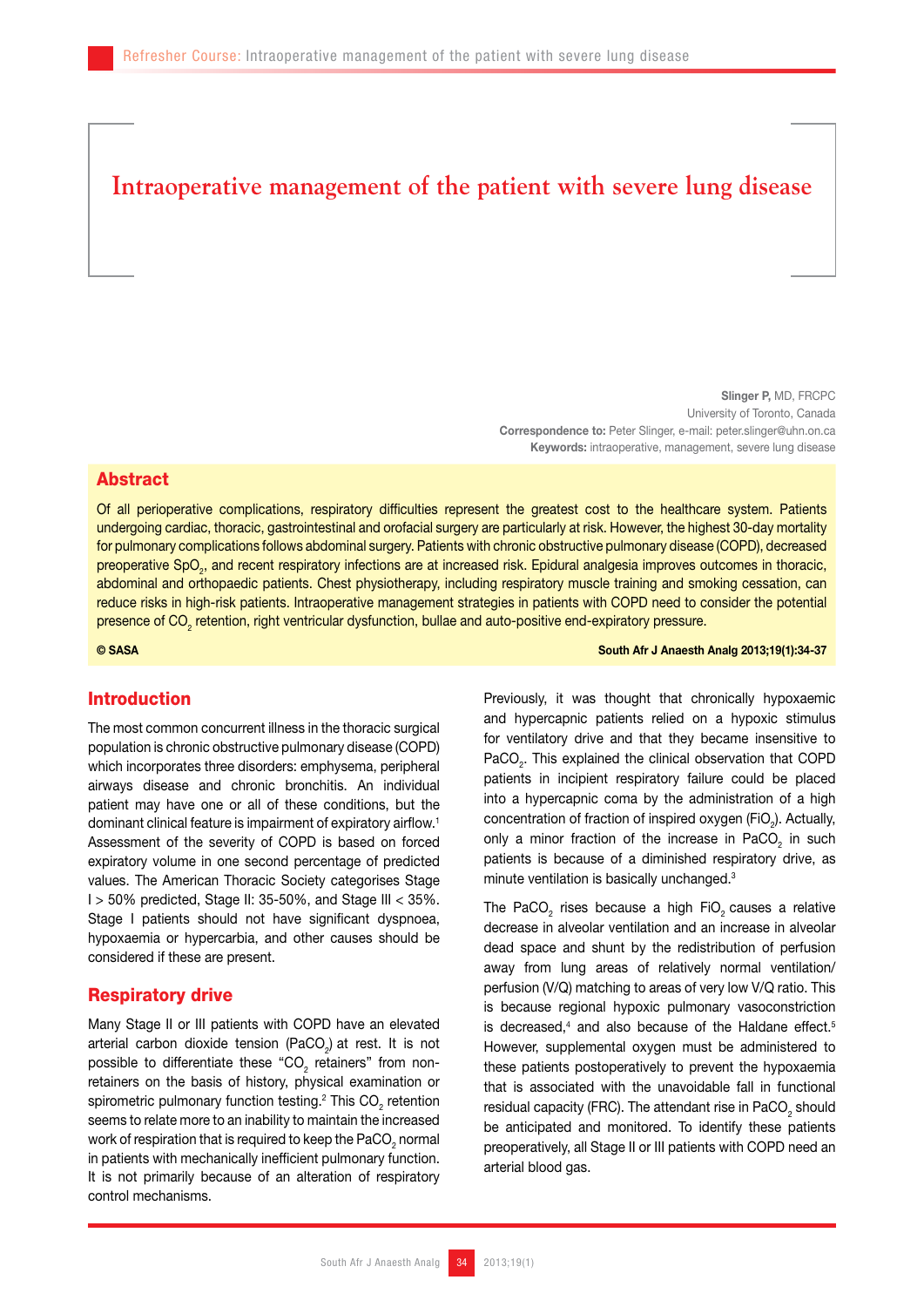## Nocturnal hypoxaemia

Patients with COPD desaturate more frequently and severely than normal patients during sleep.<sup>6</sup> This is because of the rapid and shallow breathing pattern that occurs in all patients during rapid eye movement (REM) sleep. In patients with COPD who breathe air, this causes a significant increase in the respiratory dead space and tidal volume  $(V_{p}/V_{T})$  ratio and a fall in alveolar oxygen tension (PAO $_2^{}$ ) and PaO $_2^{}$ . This is not the sleep apnoea-hypoventilation syndrome (SAHS). There is no increased incidence of SAHS in COPD right ventricular (RV) dysfunction. RV dysfunction occurs in up to 50% of patients with COPD. The dysfunctional RV is poorly tolerant of sudden increases in afterload, $7$  such as the change from spontaneous to controlled ventilation.<sup>8</sup> RV function becomes critical in maintaining cardiac output as the pulmonary artery pressure rises. The RV ejection fraction does not increase with exercise in patients with COPD as it does in normal patients. Chronic recurrent hypoxaemia is the cause of the RV dysfunction and the subsequent progression to *cor pulmonale*. Patients who experience episodic hypoxaemia in spite of normal lungs, e.g. central alveolar hypoventilation and SAHS,<sup>9</sup> develop the same secondary cardiac problems as patients with COPD. The only therapy which has been shown to improve long-term survival and decrease right heart strain in COPD is oxygen. Patients with COPD who have resting PaO<sub>2</sub> < 55 mmHg, and also those who desaturate to < 44 mmHg with exercise, should receive supplemental home oxygen. The goal of supplemental oxygen is to maintain a PaO<sub>2</sub> 60-65 mmHg. Compared to patients with chronic bronchitis, emphysematous patients with COPD tend to have a decreased cardiac output and mixed venous oxygen tension, while maintaining lower pulmonary artery pressures.

#### Bullae

Many patients with moderate or severe COPD develop cystic air spaces in the lung parenchyma known as bullae. These bullae will often be asymptomatic unless they occupy more than 50% of the hemithorax, in which case the patient will present with findings of restrictive respiratory disease, in addition to his or her obstructive disease. A bulla is a localised area of loss of structural support tissue in the lung, with elastic recoil of the surrounding parenchyma. The pressure in a bulla is actually the mean pressure in the surrounding alveoli averaged over the respiratory cycle. This means that during normal spontaneous ventilation, the intra-bulla pressure is slightly negative in comparison to the surrounding parenchyma.<sup>10</sup> However, whenever positive-pressure ventilation is used, the pressure in a bulla will become positive in relation to the adjacent lung tissue and the bulla will expand with the attendant risk of rupture, tension pnuemothorax and bronchopleural fistula. Positivepressure ventilation can be used safely in patients with bullae provided the airway pressures are kept low and that adequate expertise and equipment is immediately available to insert a chest drain and obtain lung isolation if necessary.

# Flow limitation

Patients with severe COPD are often "flow limited", even during tidal volume expiration at rest.<sup>11</sup> Flow limitation is present in normal patients, but only during a forced expiratory manoeuvre. Flow limitation occurs when an equal pressure point develops in the intrathoracic airways during expiration. During quiet expiration in the normal patient, the pressure in the lumen of the airways always exceeds the intrapleural pressure because of the upstream elastic recoil pressure which is transmitted from the alveoli. The effect of this elastic recoil pressure diminishes as air flows downstream in the airway. With a forced expiration, the intrapleural pressure may equal the intraluminal pressure at a certain point: the equal pressure point, which then limits the expiratory flow. Then, any increase in expiratory effort will not produce an increase in flow at that given lung volume.12

Flow limitation occurs particularly in emphysematous patients whose primarily challenge is loss of lung elastic recoil and marked dyspnoea on exertion. Flow limitation causes dyspnoea because of stimulation of mechanoreceptors in the respiration muscles, thoracic cage and in the airway distal to the equal pressure point. Any increase in the work of respiration leads to increased dyspnoea. This variable mechanical compression of airways by overinflated alveoli is the primary cause of airflow obstruction in emphysema.

Patients with severe flow limitation are at risk of haemodynamic collapse with the application of positive pressure ventilation because of dynamic hyperinflation of the lungs. Even modest positive airway pressures, associated with manual ventilation with a bag or mask at induction, can lead to hypotension, since these patients have no increased resistance to inspiration, but a marked obstruction of expiration. This has contributed to the Lazarus syndrome in some of these patients, whereby patients have recovered from cardiac arrest, but only after resuscitation and positivepressure ventilation were discontinued.13

## Auto-positive end-expiratory pressure

Patients with severe COPD often breathe in a pattern that interrupts expiration before the alveolar pressure has fallen to atmospheric pressure. This incomplete expiration is because of a combination of factors which include flow limitation, increased work of respiration and increased airway resistance. This interruption leads to an elevation of the end-expiratory lung volume above the FRC. This positive end-expiratory pressure (PEEP) in the alveoli at rest has been termed auto-PEEP or intrinsic-PEEP. During spontaneous respiration, the intrapleural pressure will have to be decreased to a level which counteracts auto-PEEP before inspiratory flow can begin. Thus, patients with COPD can have an increased inspiratory load added to their already increased expiratory load.

Auto-PEEP becomes even more important during mechanical ventilation. It is directly proportional to tidal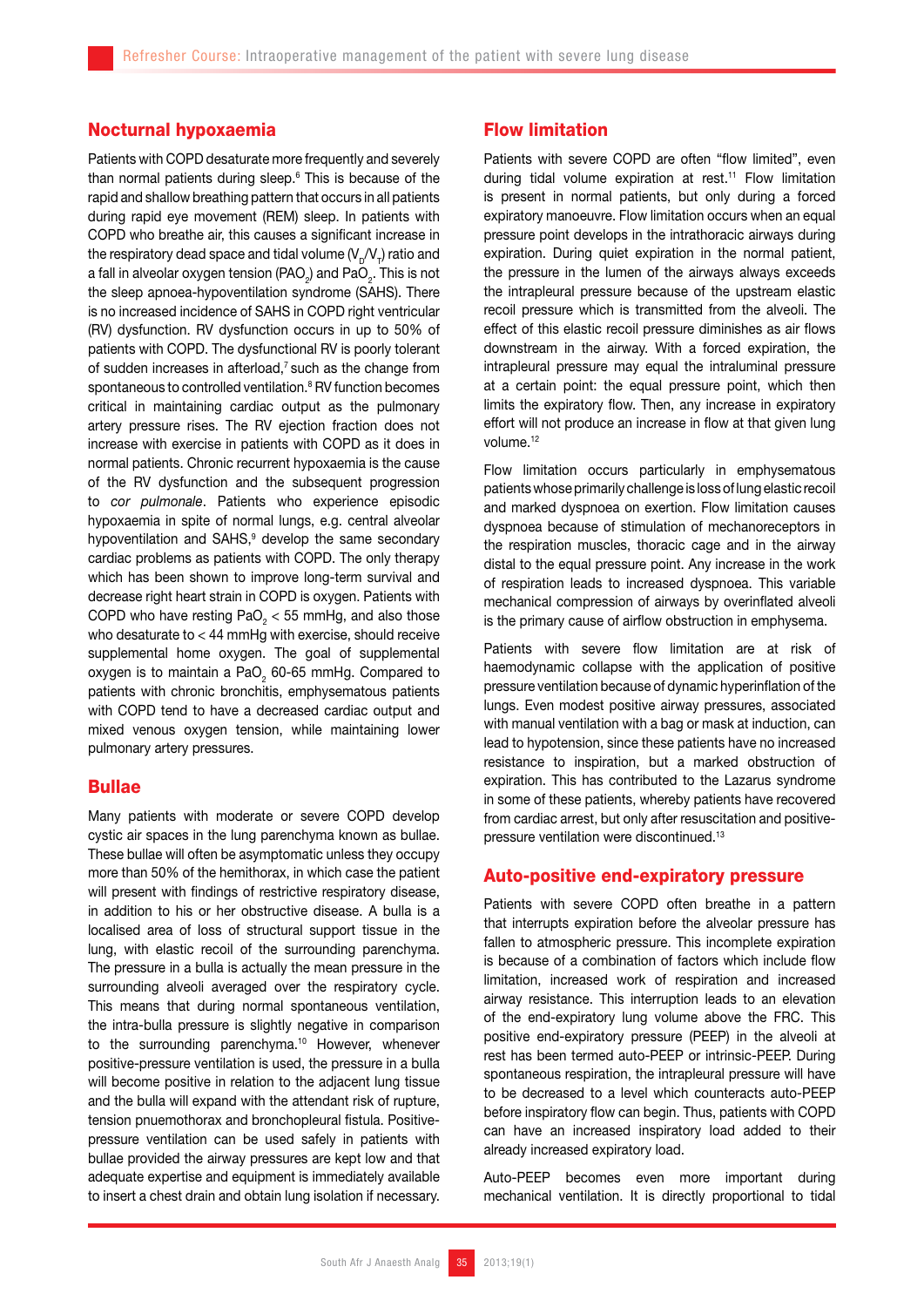volume and inversely proportional to expiratory time. The presence of auto-PEEP is not detected by the manometer of standard anaesthesia ventilators. It can be measured by end-expiratory flow interruption, a feature that is available on the newer generation of intensive care ventilators. Auto-PEEP has been found to develop in most patients with COPD during one-lung anaesthesia.14 Paradoxically, it has been found that a small amount of added PEEP, e.g. 5 cmH<sub>2</sub>0, can decrease auto-PEEP and hyperinflation in many ventilated patients with COPD.15

# Preoperative therapy of chronic obstructive pulmonary disease

Four treatable complications of COPD must be actively sought and therapy begun at the time of the initial assessment. These are atelectasis, bronchospasm, respiratory tract infections and pulmonary oedema. Atelectasis impairs local lung lymphocyte and macrophage function and predisposes to infection. Pulmonary oedema can be very difficult to diagnose by auscultation in the presence of COPD and may present very abnormal radiological distributions, such as unilateral and upper lobes. Bronchial hyper-reactivity may be a symptom of congestive failure, or may represent an exacerbation of reversible airways obstruction. All patients with COPD should receive maximal bronchodilator therapy, as guided by their symptoms. Only 20-25% of patients with COPD will respond to corticosteroids. A trial of corticosteroids may be beneficial in a patient who is poorly controlled on sympathomimetic and anticholinergic bronchodilators.

#### **Physiotherapy**

Patients with COPD have fewer postoperative pulmonary complications when a programme of intensive chest physiotherapy is initiated preoperatively.16 Of the different available modalities (coughing and deep breathing, incentive spirometry, PEEP and continuous positive airway pressure), there is no clearly proven superior method. Family members or nonphysiotherapy hospital staff can easily be trained to perform effective preoperative chest physiotherapy, and this should be arranged at the time of the initial preoperative assessment. It is possible to improve exercise tolerance with a physiotherapy programme, even in the patient with the most severe COPD. Little improvement is likely to be noticed before a month. Of patients with COPD, those with excessive sputum benefit the most from chest physiotherapy. A comprehensive programme of pulmonary rehabilitation, featuring physiotherapy, exercise, nutrition and education, can improve the functional capacity of patients with severe COPD.17 Usually, these programmes are of several months' duration and are not an option in resections for malignancy, although rehabilitation should be considered for nonmalignant resections in patients with severe COPD. The benefits of short-duration rehabilitation programmes, prior to malignancy resection, have not been fully assessed.

### **Smoking**

Pulmonary complications are decreased in thoracic surgical patients who cease smoking for > 4 weeks before surgery.<sup>18</sup> Carboxyhaemoglobin concentrations decrease if smoking is stopped  $>12$  hours.<sup>19</sup> It is extremely important that patients avoid smoking postoperatively as it leads to a prolonged period of tissue hypoxaemia. Wound tissue oxygen tension correlates with wound healing and resistance to infection. There is no rebound increase in pulmonary complications if patients stop for shorter  $( $8$  weeks) periods before$ surgery.<sup>20</sup>

### Postoperative analgesia

Initially, it was theorised that thoracic epidural analgesia (TEA) could diminish the diaphragmatic inhibition, known to occur after thoracotomy. Such disinhibition was shown for TEA after upper abdominal surgery.<sup>21</sup> Indeed, a post-thoracotomy animal model demonstrated similar disinhibition.22 However, a post-thoracotomy human study of patients with moderate COPD failed to show any improvement of diaphragmatic contractility by TEA, even though respiratory function (tidal volume) was improved.<sup>23</sup> This is not easy to explain, but it may be similar to the concept of increasing cardiac output without increasing myocardial contractility by changing the loading conditions for the ventricle. The diaphragm inserts on the chest wall, and by decreasing chest splinting, the diaphragm may be returned to a more mechanically efficient position on its force-length (Starling) contraction curve, without affecting its actual contractility.

It has been shown that analgesic doses of TEA bupivacaine do not cause any significant reduction in lung mechanics or an increase in airway resistance in patients with severe emphysema.24 A thoracic level of epidural blockade increased FRC in volunteers.<sup>25</sup> This increase was largely because of an increase in thoracic gas volume caused by a fall in the resting level of the diaphragm, without a fall in tidal volume. This contradicts earlier studies, which found no change in FRC with TEA.<sup>26</sup> The different results probably relate to the more advanced methodology of the more recent work. FRC is considered to be the most important determinant of oxygenation in the postoperative period.<sup>27</sup> Although it is possible to deliver an opioid to the spinal cord receptors via a lumbar catheter in adequate amounts for analgesia, a thoracic catheter is required to achieve the beneficial effects of local anaesthetics on respiratory mechanics.

The only large randomised prospective study of epidural vs. systemic analgesia was the MASTER trial, performed in Australia, mainly for upper abdominal surgery.<sup>28</sup> Postoperative respiratory failure was significantly reduced in the epidural group (23% vs. 30%) with no differences in other types of complications or mortality. The beneficial effect of thoracic epidural analgesia seems to be most pronounced in patients with underlying lung disease, such as COPD. In a retrospective propensity-based analysis of